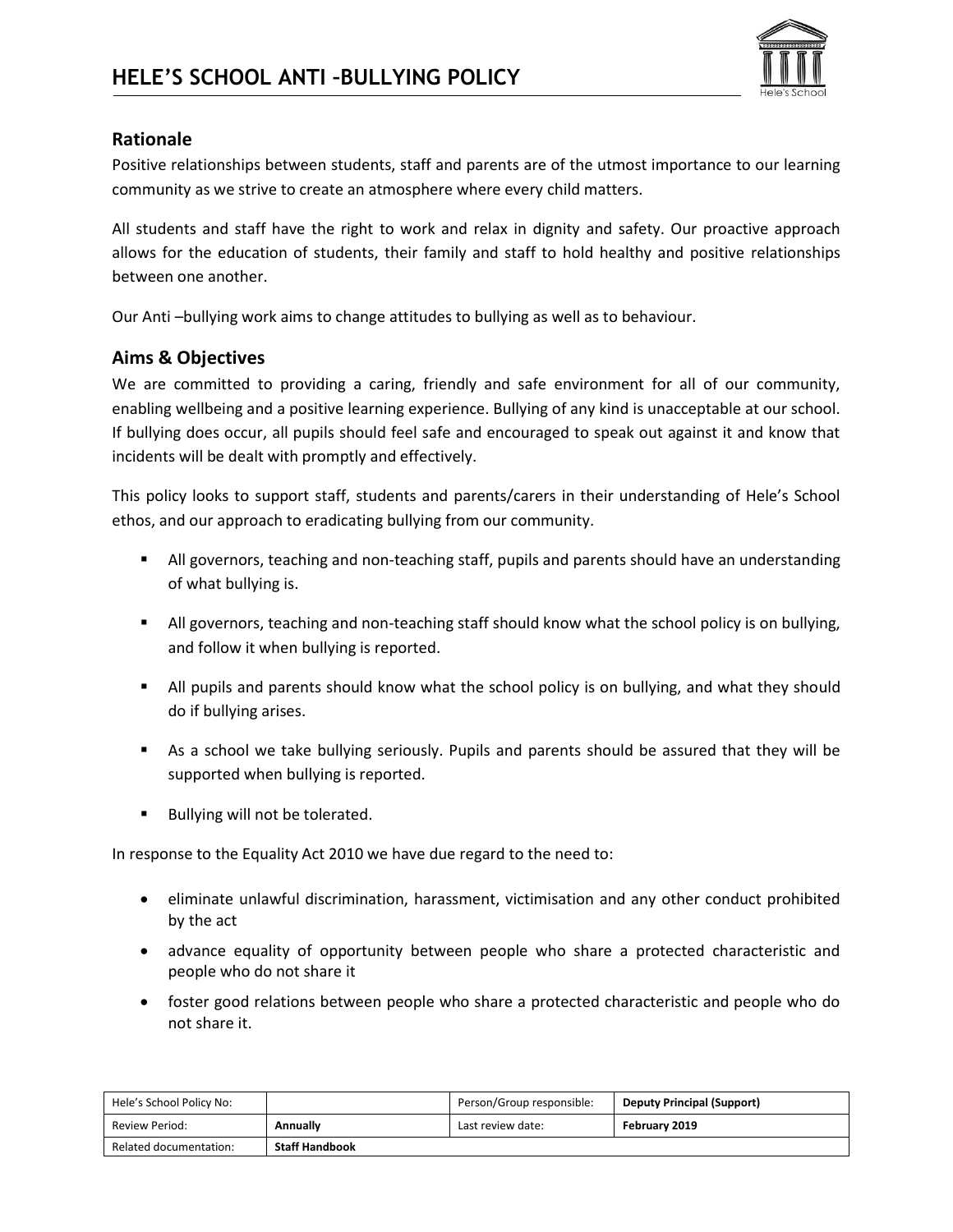

# **A Clear Definition of Bullying**

Throughout school life friendship groups change. It is important that issues arising from such changes receive acknowledgment and emotional validation, but are not confused with bullying. At Hele's School we believe that friendship issues and bullying are defined as;

- Isolated and varied incidents lasting for short periods of time which occur infrequently throughout the year.( Friendship issues)
- Bullying is behaviour by an individual or group, repeated over time, that intentionally hurts another individual or group either physically or emotionally. Bullying can take many forms (for instance, cyber-bullying via text messages or the internet), and is often motivated by prejudice against particular groups, for example on grounds of race, religion, gender, sexual orientation, or because a child is adopted or has caring responsibilities. It might be motivated by actual differences between children, or perceived differences.
- Many experts say that bullying involves an imbalance of power between the perpetrator and the victim. This could involve perpetrators of bullying having control over the relationship which makes it difficult for those they bully to defend themselves. The imbalance of power can manifest itself in several ways. It may be physical, psychological (knowing what upsets someone), derive from an intellectual imbalance, or by having access to the support of a group, or the capacity to socially isolate. It can result in the intimidation of a person or persons through the threat of violence or by isolating them either physically or online.

All members of our community have a right to;

- Feel safe, secure and treated with respect in the school environment.
- Be educated on their rights and responsibilities regarding bullying and cyberbullying
- Have property treated with respect.
- Gain assistance and support when involved in a bullying issue.
- Have issues and concerns dealt with in a professional and confidential manner.

# **See it – Our Responsibilities**

Students, Parents, Staff and Governors have a duty to;

■ Support the Hele's School Code of Conduct

| Hele's School Policy No: |                       | Person/Group responsible: | <b>Deputy Principal (Support)</b> |
|--------------------------|-----------------------|---------------------------|-----------------------------------|
| <b>Review Period:</b>    | Annually              | Last review date:         | February 2019                     |
| Related documentation:   | <b>Staff Handbook</b> |                           |                                   |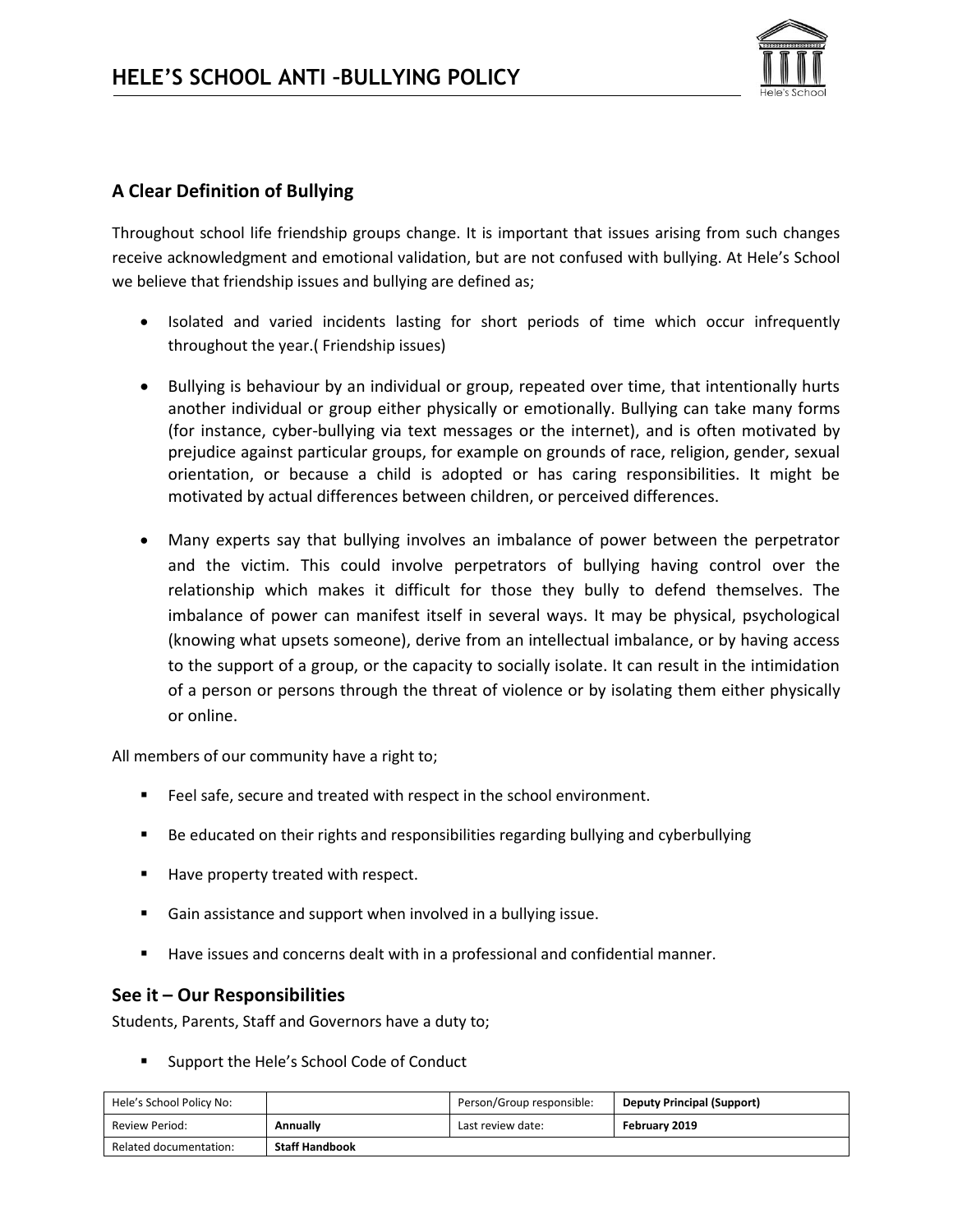

- Contribute to a safe school environment by modelling appropriate anti-bullying behaviour in daily relationships.
- Ensure that the role of the bystander is understood as being unacceptable
- Encourage members of our community to report their concerns
- **EXEDENSI** Disclose any concerns about bullying to someone who can be trusted such as a Mentor, Teacher, Tutor, Head of Year/House, Pastoral Support Manager or other member of our community.
- **EXECT** Display respect, tolerance and courtesy when interacting with all members of the School community.
- **EXECT** Attempt to understand and value the different physical and emotional needs of others.
- **.** Inform families about any areas of concern, which relate to the pastoral welfare of their son/daughter.
- Provide confidentiality for the victim and person responsible for bullying whenever possible.
- **E** Apply the procedures of the Hele's School Anti Bullying Policy to all parties in a fair and unprejudiced manner.
- **■** All community members should be proactive in making Hele's School free from all forms of bullying.

## **Solve it – Dealing with incidents**

#### **Reporting of an incident**

- **E** All initial incidents should be based on the philosophy that the behaviour was unintentional unless proven otherwise.
- Any individual who believes that they have been bullied should report the incident to an appropriate person within our community, as listed above.
- All parties involved will be interviewed to collect information about the incident. This should be conducted from an unprejudiced perspective. Information will be logged via a student incident form and then recorded on SIMS.
- When bullying has been found to have taken place, a combination of the following activities may take place:
	- 1. Support/advice for the victim
	- 2. Support for the bully (consequences/implications of bullying for the victim)

| Hele's School Policy No: |                       | Person/Group responsible: | <b>Deputy Principal (Support)</b> |
|--------------------------|-----------------------|---------------------------|-----------------------------------|
| Review Period:           | <b>Annually</b>       | Last review date:         | February 2019                     |
| Related documentation:   | <b>Staff Handbook</b> |                           |                                   |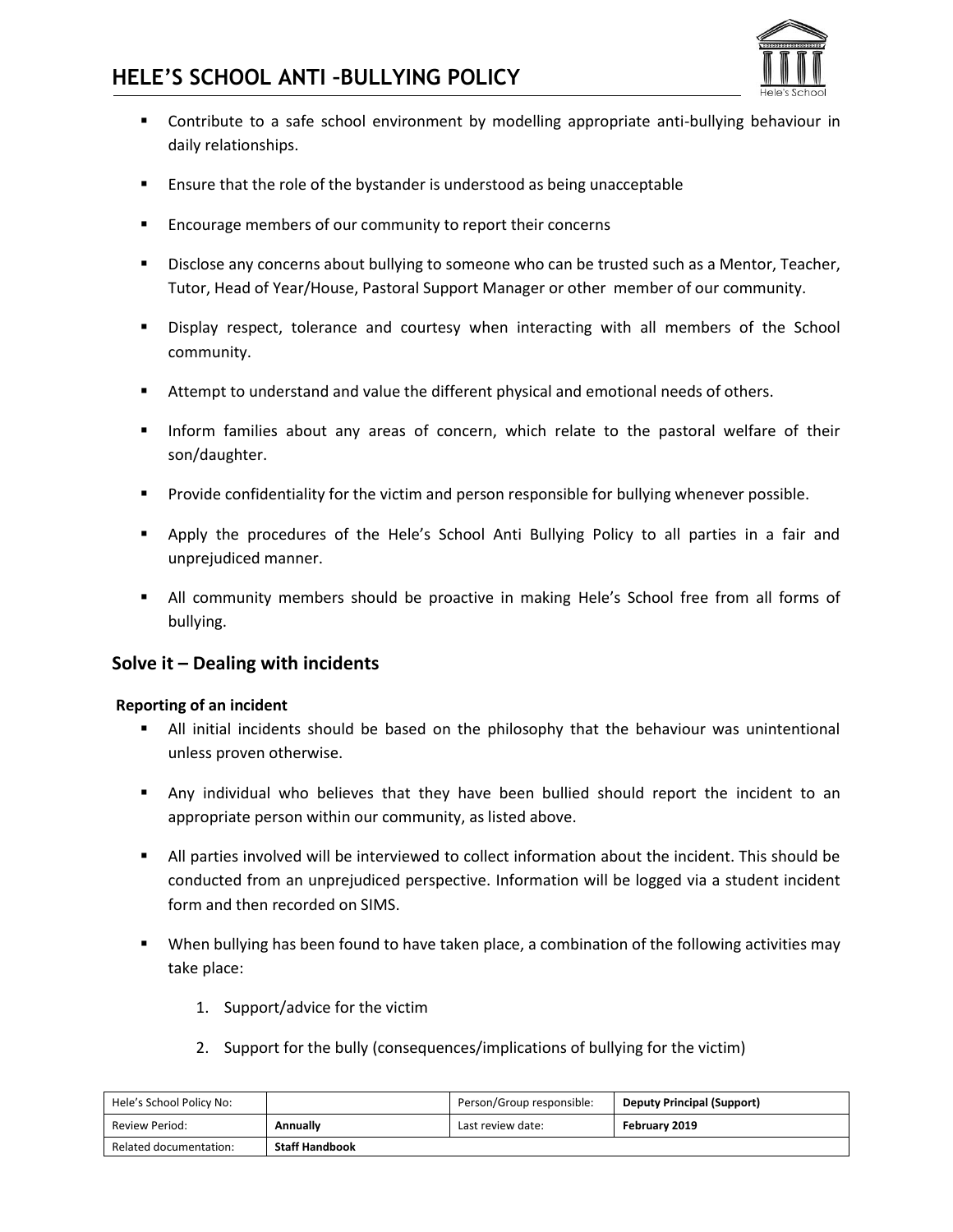

- 3. Reconciliation meeting between the parties involved
- 4. Warning/sanctions for the perpetrator and/or bystanders as appropriate
- 5. Student follows an appropriate behaviour programme in the Inclusion Unit ie Anger management/anti-bullying/self-esteem or emotional resilience work
- 6. Allocation of older mentor to support students through peer mentoring
- 7. Discreet staff monitoring and student feedback on the situation
- 8. More serious sanction as warranted by severity of offence which may include isolation or exclusion.
- In all occasions the Form Tutor /Head of House should be informed to ensure consistency across the school.
- In all but the most minor cases the parents of those involved should be informed of the situation.
- Parents will be informed of any online activity causing offence which has taken place outside of school and this needs to be logged.
- Where bullying outside school is reported to school staff, it should be investigated and acted on as appropriate. The Principal will also consider whether it is appropriate to notify the police of the action taken against a pupil. If the misbehaviour could be criminal or poses a serious threat to a member of the public, the police should always be informed.

#### **On-Going incidents**

- **■** If further incidents involving the same perpetrator arise this will be considered an intentional act.
- A student who fails to learn from the educative process implemented following an initial incident will be monitored , sanctioned and parents will be informed
- The investigative procedures of stage one are repeated.
- Students may be asked to keep a log of events so that there is clear evidence of any further incident
- Form Tutors and mentors must inform Head of House of all ongoing issues.

## **Problematic Situations**

• A full investigation should be undertaken, as outlined in section one receiving a report of an incident.

| Hele's School Policy No: |                       | Person/Group responsible: | <b>Deputy Principal (Support)</b> |
|--------------------------|-----------------------|---------------------------|-----------------------------------|
| <b>Review Period:</b>    | <b>Annually</b>       | Last review date:         | February 2019                     |
| Related documentation:   | <b>Staff Handbook</b> |                           |                                   |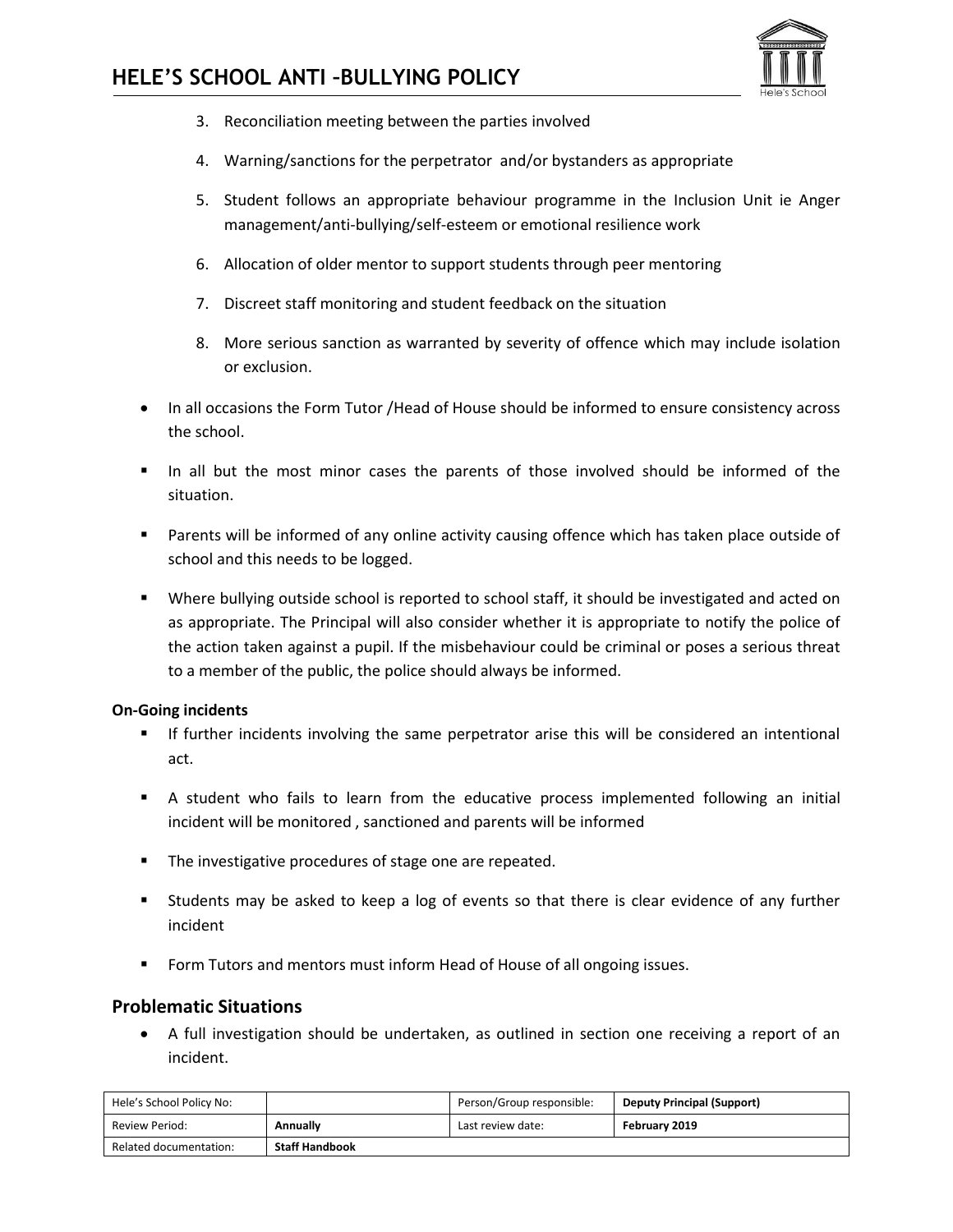

- A senior member of staff will arrange to meet with the parent of any students deemed to be persistent bullies.
- Sanctions will be given in line with the school's behaviour policy and, in extreme cases, may include a fixed term exclusion.

# **Stop it - Restoring Wellbeing**

When a member of our community experiences bullying they may experience a lack of confidence in their ability to integrate into the social environment of the school. The school will look to support their recovery as best as possible and may implement any of the following;

- Continued support from a student Mentor.
- Form Tutor or an appropriate teacher should monitor the student to ensure that there are no ongoing concerns.
- Staff/mentors will provide intervention strategies for all parties to enable them to have a dignified and safe learning and social environment.
- Links to the Inclusion Unit to support self-esteem and confidence.
- Students will have regular updates on how to report incidents of bullying, including cyberbullying.

Bullying is addressed across the school in a number of ways:

- a) Through primary liaison in year 6 when the Deputy Principal and Head of Year visit every feeder school and talk to pupils transferring into year 7
- b) Through collapsed curriculum days and through the Personal Development programme
- c) Through an IT module delivered in Year 7 on cyberbullying
- d) Through periodic assemblies promoting anti-bullying behaviour, respect, tolerance and equality.
- e) Through a whole school response to anti-bullying.
- f) Peer mentors have received training on how to deal with victim and are available to meet with students in a designated area during the lunch hour.
- g) Posters offering advice on what to do if bullied are displayed in tutor bases. Guidance is available in the student planner

| Hele's School Policy No: |                       | Person/Group responsible: | <b>Deputy Principal (Support)</b> |
|--------------------------|-----------------------|---------------------------|-----------------------------------|
| <b>Review Period:</b>    | Annually              | Last review date:         | February 2019                     |
| Related documentation:   | <b>Staff Handbook</b> |                           |                                   |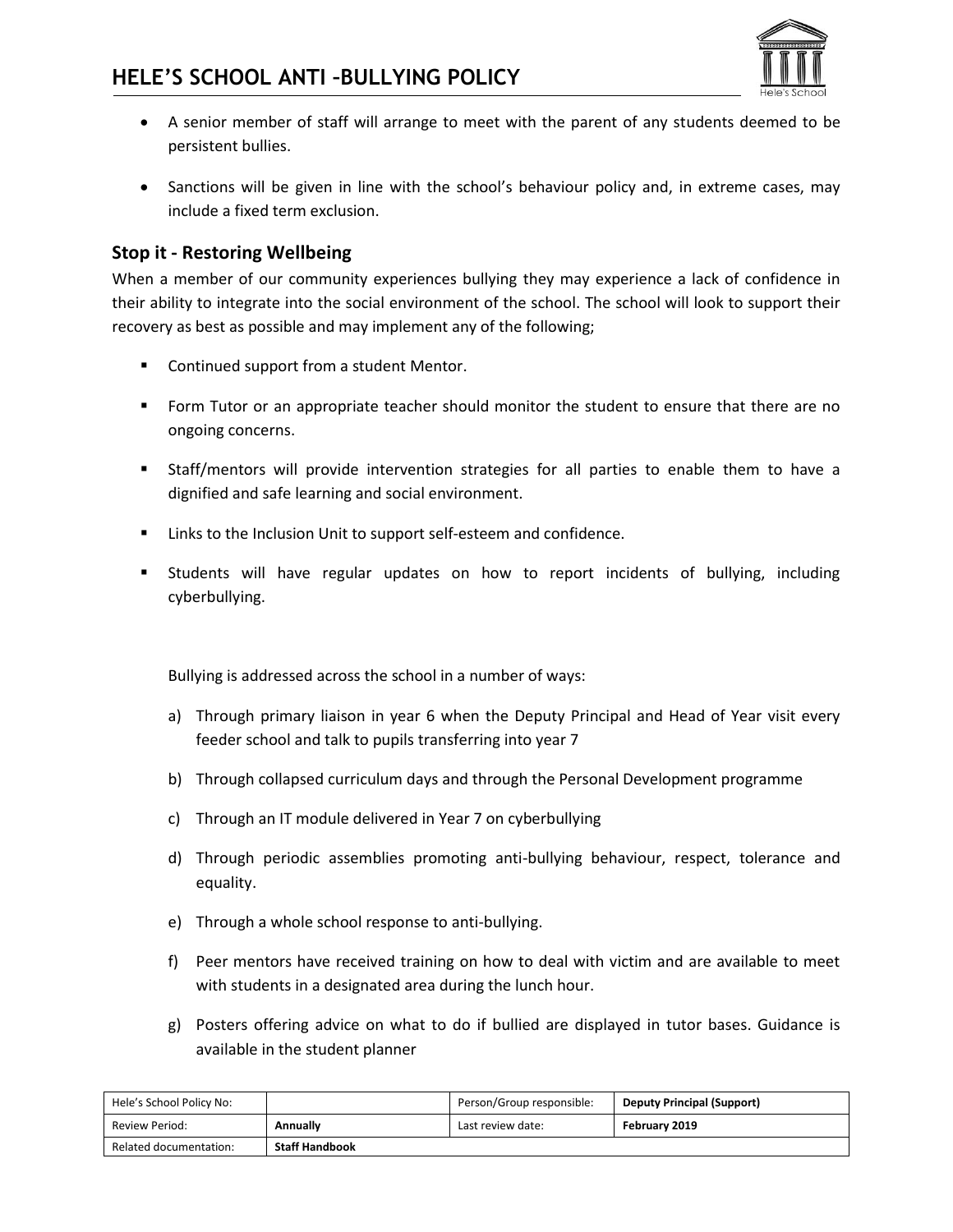

- h) Year 7 students receive advice on how to deal with bullying during their induction and are helped with their transition by year 10 mentors.
- i) The House system has been set up to promote peer support and create a family ethos in which students are expected to look out for each other and report concerns as appropriate.
- j) Monitoring of behaviour during social time and the provision of quieter areas where students may wish to go (Inclusion Unit, Library, SEN Base)
- k) SLT termly analysis of bullying data and trends and response to this.
- l) Use of the 'Confide' service where students can report their concerns directly to a senior member of staff.
- m) Signing of the Home-School agreement on entry to the school which clearly outlines our expectations.

Bullying incidence is lower in schools which promote high levels of self-esteem and worth amongst its students. Staff should consider:

- Referrals to appropriate members of staff
- Use of rewards
- Greeting of students and conclusion of sessions
- Use of positive reinforcement
- The way in which purpose and expectations of learning and behaviour are conveyed
- The quality of evaluation of what each child achieves, including marking and feedback
- Classroom layout and seating plans
- Information sent to them by pastoral staff which may impact upon classroom dynamics

In addition we aim to use the following strategies when appropriate:

- involve parents to ensure that they are clear that the school does not tolerate bullying and are aware of the procedures to follow if they believe that their child is being bullied. Parents feel confident that the school will take any complaint about bullying seriously and resolve the issue in a way that protects the child, and they reinforce the value of good behaviour at home. Antibullying literature is available in our Induction pack and on the school website.
- involve pupils. All pupils understand the school's approach and are clear about the part they can play to prevent bullying, including when they find themselves as bystanders

| Hele's School Policy No: |                       | Person/Group responsible: | <b>Deputy Principal (Support)</b> |
|--------------------------|-----------------------|---------------------------|-----------------------------------|
| Review Period:           | Annually              | Last review date:         | February 2019                     |
| Related documentation:   | <b>Staff Handbook</b> |                           |                                   |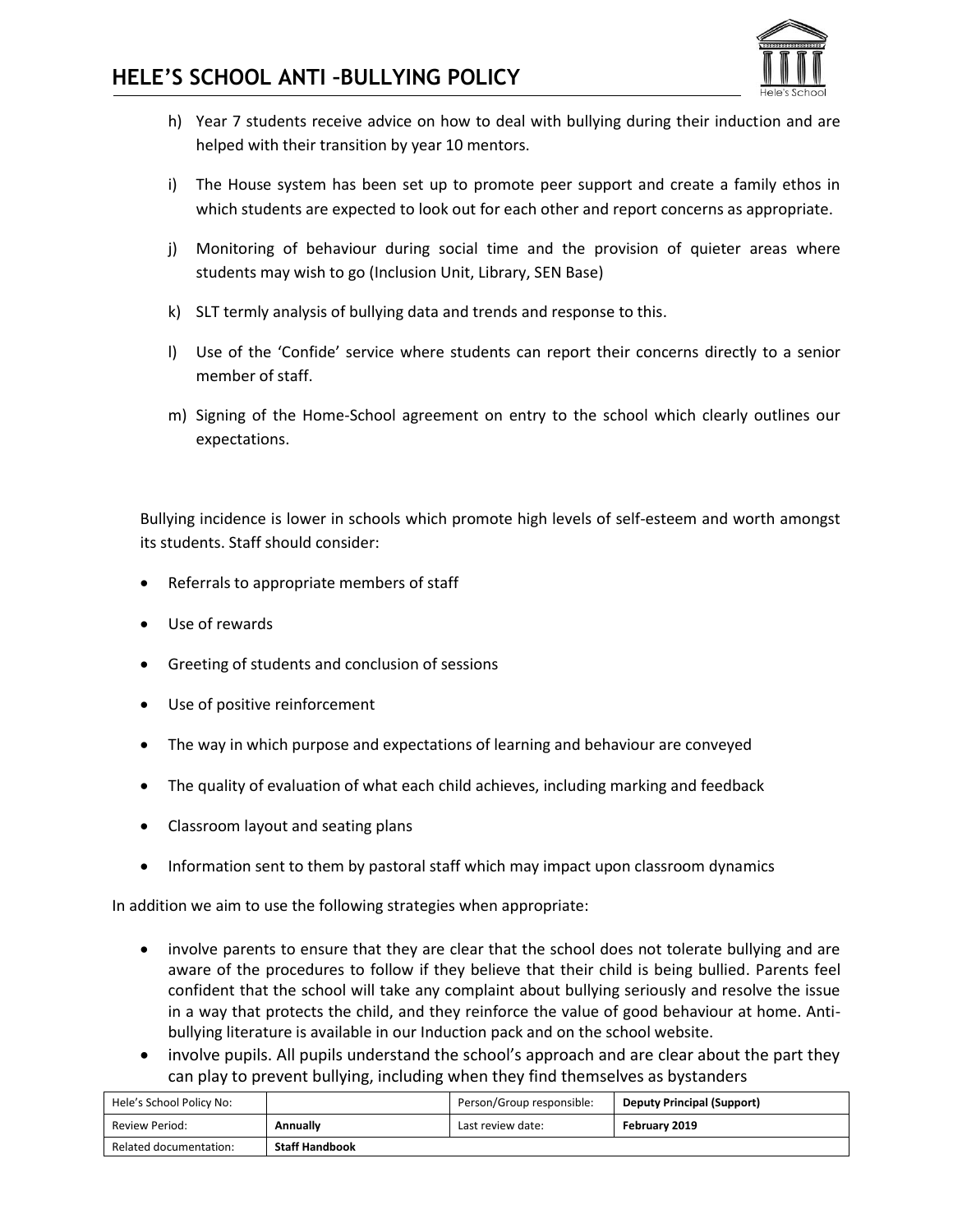

- regularly evaluate and update our approach to take account of developments in technology, for instance updating 'acceptable use' policies for computers
- implement disciplinary sanctions. The consequences of bullying reflect the seriousness of the incident so that others see that bullying is unacceptable
- openly discuss differences between people that could motivate bullying, such as religion, ethnicity, disability, gender or sexuality. Also children with different family situations, such as looked after children or those with caring responsibilities. We teach children that using any prejudice based language is unacceptable
- use specific organisations or resources for help with particular problems. We draw on the experience and expertise of anti-bullying organisations with a proven track record and/or specialised expertise in dealing with certain forms of bullying
- provide effective staff training. Anti-bullying policies are most effective when all school staff understand the principles and purpose of the school's policy, its legal responsibilities regarding bullying, how to resolve problems, and where to seek support.
- work with the wider community such as the police and children's services where bullying is particularly serious or persistent and where a criminal offence may have been committed. We also work with other agencies and the wider community to tackle bullying that is happening outside school
- make it easy for pupils to report bullying so that they are assured that they will be listened to and incidents acted on. Pupils should feel that they can report bullying which may have occurred outside school including cyber-bullying
- create an inclusive environment. We aim to create a safe environment where pupils can openly discuss the cause of their bullying, without fear of further bullying or discrimination

## **Specialist organisations**

The Anti-Bullying Alliance (ABA): Founded in 2002 by NSPCC and National Children's Bureau, the Anti-Bullying Alliance (ABA) brings together over 100 organisations into one network to develop and share good practice across the whole range of bullying issues.

BeatBullying: A bullying prevention charity with an emphasis on working directly with children and young people. In addition to lesson plans and resources for parents, BeatBullying have developed a peer support programme for young people affected by bullying.

Kidscape: Charity established to prevent bullying and promote child protection providing advice for young people, professionals and parents about different types of bullying and how to tackle it. They also offer specialist training and support for school staff, and assertiveness training for young people.

| Hele's School Policy No: |                       | Person/Group responsible: | <b>Deputy Principal (Support)</b> |
|--------------------------|-----------------------|---------------------------|-----------------------------------|
| <b>Review Period:</b>    | Annually              | Last review date:         | February 2019                     |
| Related documentation:   | <b>Staff Handbook</b> |                           |                                   |